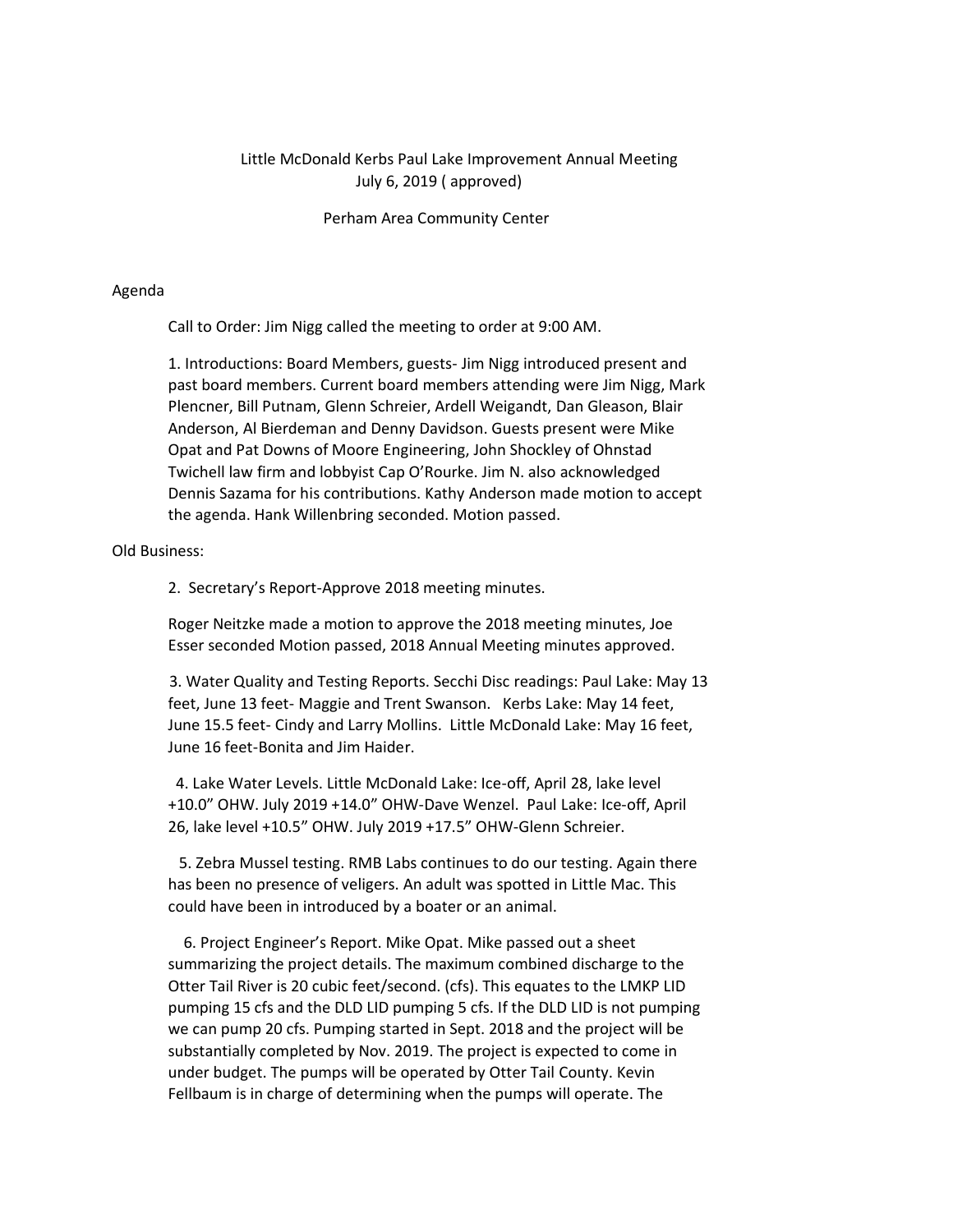pumps can be operated during the winter. Variables include the level of downstream lakes, etc. Monitoring gauges are either staff gauges or markings on structures (dams, bridges, culverts). These gauges are installed on the LID lakes, Otter Tail River (multiple locations), and downstream lakes (Little Pine, Big Pine, Rush and Mud). So far 1.2 billion gallons have been pumped. Pumps have been off since March 25 due to downstream water levels. There has been a maintenance fund set up for the common leg with both the LMKP and DLD LIDs contributing. Our LID is building up a fund for future pump maintenance and/or replacement. Funds will also cover required testing and monitoring. Our LID has hired Northwest Services (Mike Kurkowski) to maintain the system. He is under an annual contract. The LID has elected to utilize the off-peak power supply to save money. Our average monthly electricity cost is about \$5,500.00. This is below our initial projections. Special assessments to the LID will be \$1,459,000. This is below the initial estimate of \$2.5 million. The assessment hearing is scheduled for August 24, 2019. Assessments will be finalized after the hearing and will appear on the 2020 Tax statements. Mike reminded us that easement areas are private property and are allowed for pipeline construction and maintenance only. They are not to be used for public access to lakes or private property. The LMKP LID owns 5 acres around the pump station. It is fenced with locked gates and access is controlled by the LID board. A question was brought up about the lights on the pump house. When pumps are running the green lights are on. Moore Engineering donated a metal plaque to be placed near the pump house.

7. Project Coordinator's Report. Pat Downs. Any money left is to pay for small jobs remaining by the contractors, ie. seeding, etc. Pat presented a Project Expense Summary sheet. The project cost has been \$11,296,378.00 to date. Of that figure, \$7,012,765 has been for the LMKP leg and \$4,283,613 for the DLD & common leg. The final forecasted cost is \$11,374,000. There will be a long-term bond for \$1,459,000 required. The initial assessment was expected to be \$2.5 million. This is for project costs above the \$10 million state money. We are working on getting state funding for this amount. Brian Hagen and Seth Novak, of Little Mac, commented on an abandoned common septic system on the north side of Little Mac. It was decommissioned in 2015 and they are trying to get any utility locating costs eliminated. They said that when dealing with Gopher One be specific about who pays for it.

8. Legislative Report-Angela Willenbring and Capp O'Rourke. When seeking additional monies for the Kerbs outlet/channel, 2020 is the next state bonding year. Two bills were introduced this year. We asked for \$1.375 million for cost overruns. The 2020 state bonding bill will be approximately 1- 3 billion dollars. The cash availability under which our request falls is about \$150 million. Reps. Bud Nornes and Bill Ingebretson are working hard for us. Angela asked that we keep in contact with our reps on this.

9. Kerbs Lake Outlet/Channel update-Blair Anderson. A task force of lake residents has been formed to address it and make a recommendation to the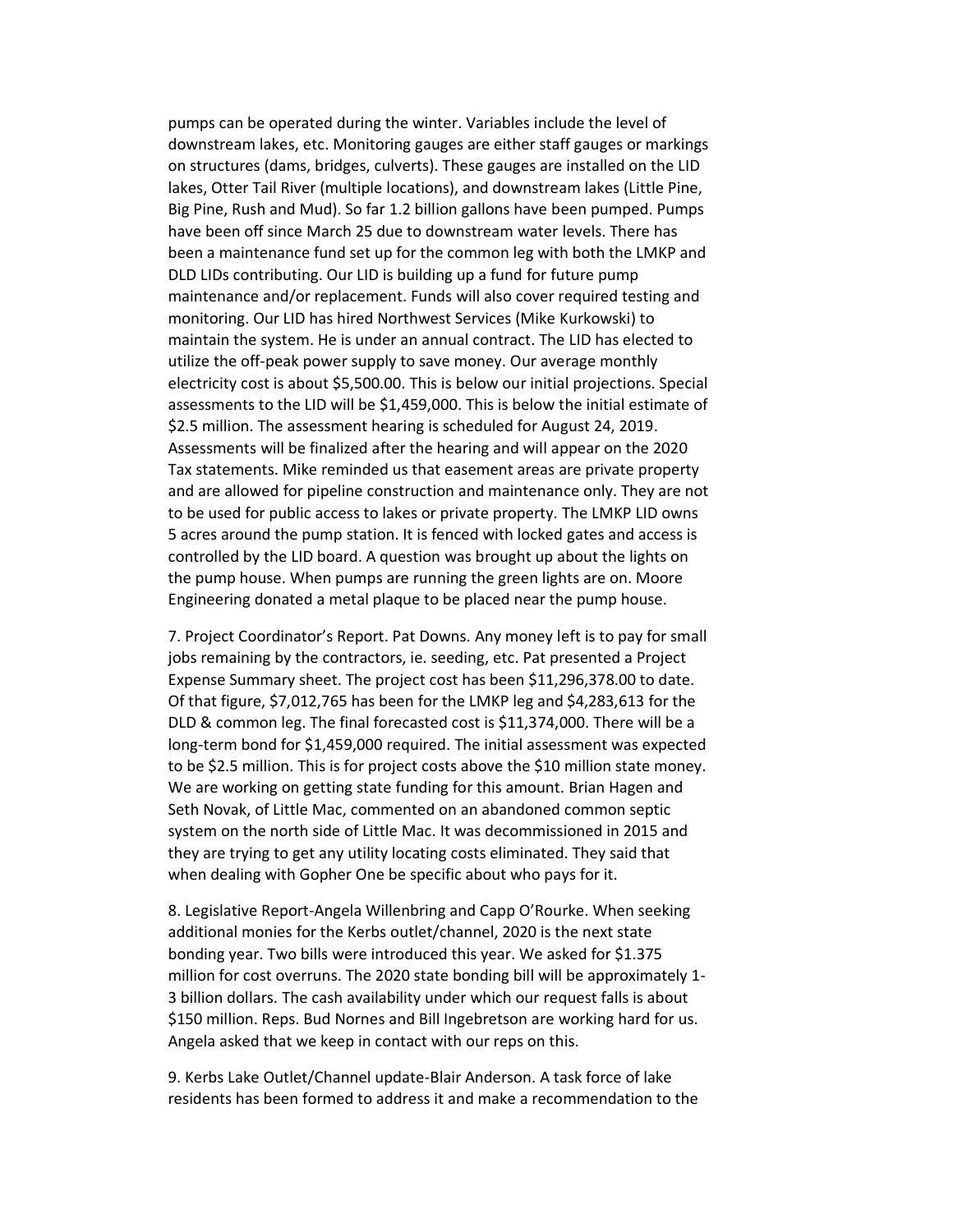LID Board. This task force includes Jim Nigg, Blair Anderson, Dawn Edvall, Kathy Anderson, Jim McLeod and Angela Willenbring. The money will come from the 2020 session. A resident of Little Mac and Kerbs Lake then presented a list of objections to the proposed channel project. Jim Nigg answered her objections by commenting that we do not do anything without legal consultation. A resident of Little Mac commented about signage near the area where water flows from Little Mac into Kerbs and was unhappy that his grandchildren were hollered at when kayaking near that area.

10. Chapter 429 Report-John Shockley, LMKP-LID Attorney. John reaffirmed that the initial assessment was going to be \$2.5 million. It is now \$1.459 million. The interest rate on the bond will be 4.65%. There will no penalty for an early pay-down. He recommends payment of the first year, and then waiting to see if the funding for an additional one million comes from the state. The August 24, 2019 meeting should answer all questions. The Chairperson called for a emergency Board of Director's meeting, following the Annual Meeting, to approve the necessary Chapter 429 resolutions.

11. Treasurer's Report-Bill Putnam. He presented the 2018 budget and all expenses. He said that the cost for going under the railroad tracks was the largest unexpected project expense. This included the labor and insurance. Roger Neitzke made motion to approve this budget report. Joe Esser seconded. Motion passed. He then presented the 2019 YTD expenses through 6/30/2019. The \$15,000.00 for lobbying was the only unexpected expense.

## New Business:

12. Election of New Board Members. Jim Nigg recognized the outgoing board members: Ardell Weigandt –served 2 terms. Glenn Schreier-served 2 terms. Al Bierdeman-served 1 term. Job Well Done!!! The new candidates were then introduced-Boone Caughey-Paul Lake, Steve Kulik-Kerbs Lake, and Steve Nelson-Kerbs Lake. Dave Dunning made motion for a unanimous ballot to be accepted. Jim McLeod seconded. Motion passed.

13. Proposed 2019-20 Budget-Bill Putnam. The Board of Directors has a audit being conducted as a routine Board practice. Results will be posted when the audit is complete. He included \$7,500.00 for this. Potential operational expenses are \$95,500.00. Line items which include a reserve fund for pump replacement (\$9,000.00) and a common-leg maintenance fund (\$2,000.00) will be eliminated. This will bring the 2020 LID Operating Budget to \$111,000.00. This is one thousand dollars more that 2018-19. An addition was made to this budget report that the LID treasurer use funds from LID reserves to establish an interest generating account for pump house equipment repair for \$75,000.00 and to pay in full the LMKP-LID contribution to the LMKP-DLD Common Leg Maintenance Account of \$16,000.00.Joe Esser made motion to approve this budget. Roger Neitzke seconded. Motion passed.